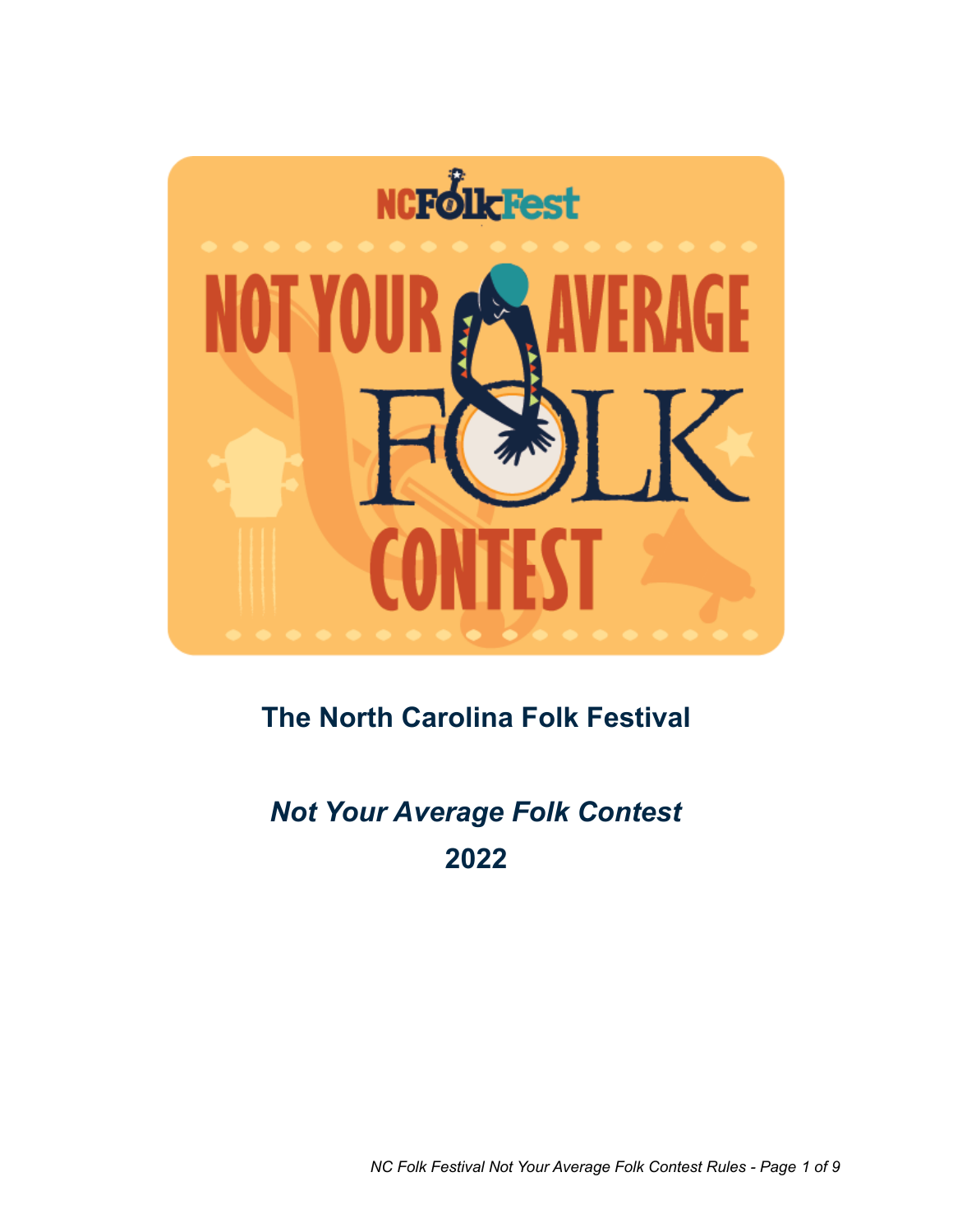### **OFFICIAL CONTEST RULES**

These Official Contest Rules supersede all other published editions. NC Folk reserves the right to change, alter, or amend these Official Contest Rules as necessary, in its sole discretion, to ensure the fair administration of the *Not Your Average Folk Contest* (the "Contest") or to comply with applicable law.

No purchase necessary. Void where prohibited or restricted by law. The Contest is governed by all applicable federal, state, and local laws and regulations.

If you have any questions about the Contest or these Official Contest Rules, you may e-mail contest@ncfolkfestival.com.

- **1. Eligibility.** The Contest is offered by the North Carolina Folk Festival ("NC Folk") as part of its 2022 season of the North Carolina Folk Festival (the "2022 Season") to unrepresented North Carolina soloist or group musicians (each a "Contestant").
	- a. Soloist applicants, defined as an individual performer, (i) must be a North Carolina resident at the time of application and for the duration of the 2022 Season and (ii) must be 18 years of age or older (a "Soloist Contestant"). Proof of residence is required.
	- b. Group applicants, defined as more than one individual performer, (i) must be comprised of individuals 18 years of age or older, (ii) with at least half of such members being residents of North Carolina, and (iii) must maintain a primary place of business in North Carolina (a "Group Contestant").
	- c. Contestants must submit an accurate and complete Application to the Contest as defined in Section 2 below.
	- d. Contestants, including each member of a Group Contestant, may not be under any contract that provides for exclusive services as an artist, songwriter, musician, or performer, or for the exclusive distribution of songs written or performed by the Contestant, including, but not limited to, an exclusive recording, publishing, or distribution contract, or an option to enter into any of the foregoing, or any other contract that prohibits the Contestant from entering into the Contest or interferes in any manner with Contestant's ability to comply with these Official Contest Rules.
	- e. Contestants, including each member of a Group Contestant, must comply with these Official Contest Rules and the policies of NC Folk in all respects.
	- f. Contestants, including each member of a Group Contestant, must not be represented by an agent, booking firm, or talent agency and must not have an outstanding contractual relationship with a major record label or publisher.
	- g. NC Folk reserves the right to require proof of eligibility at any time—including before, during, and after the Contest. NC Folk reserves the right to make determinations of satisfactory proof of eligibility at its sole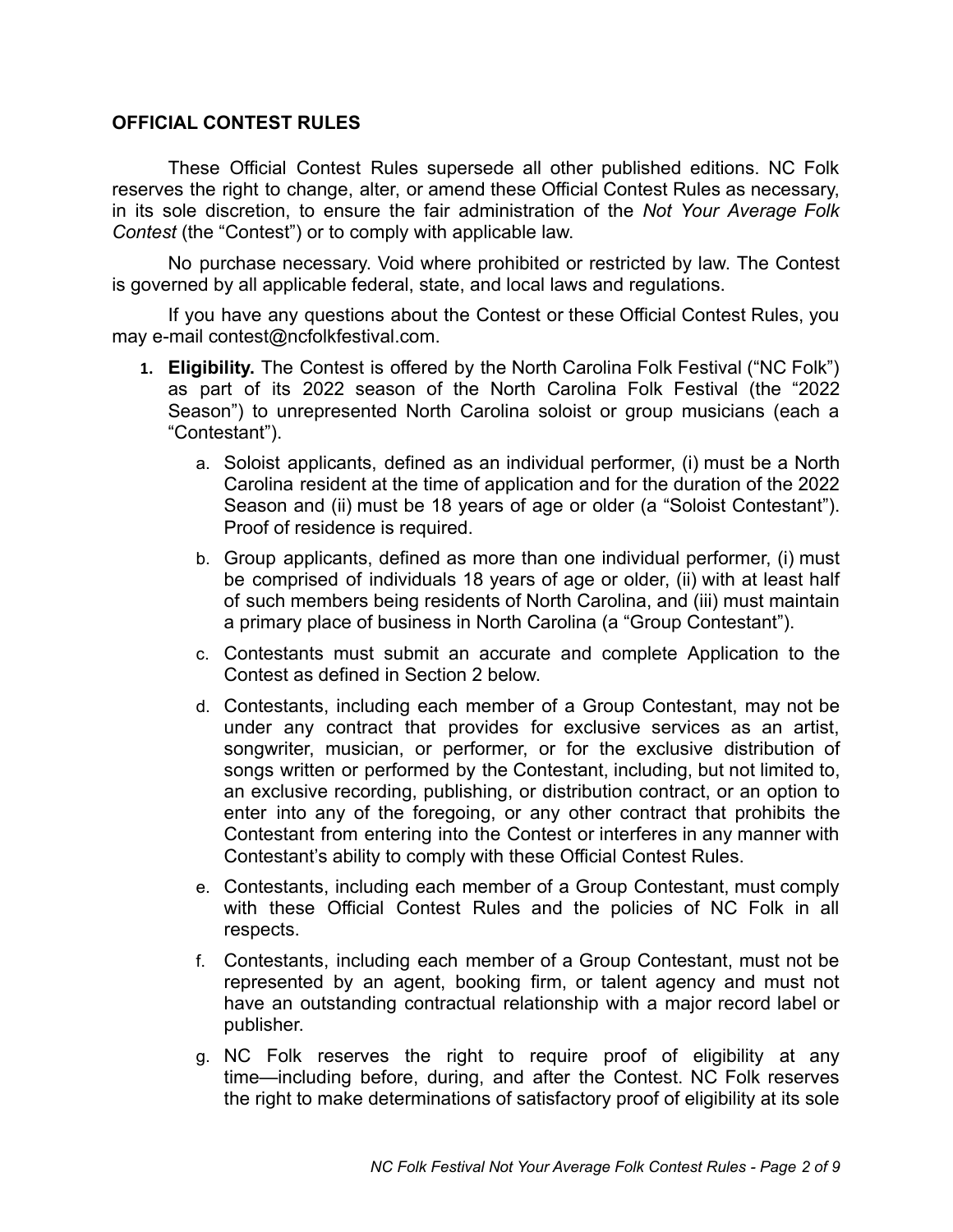and absolute discretion. NC Folk will not award a prize to anyone not meeting eligibility requirements. NC Folk reserves the right to disqualify any Contestant in its sole discretion if these Official Contest Rules are not followed.

# **2. Application.**

- a. Each Contestant must submit as follows:
	- i. One (1) performance video newly recorded for this Contest in accordance with the Video Recording and Format Instructions provided in Section 3 below;
	- ii. One (1) short written response (up to 2000 characters) describing the folk music and/or community roots that influence, inform, and inspire the Contestant's music. For example, a description of connections to and inspiration from the R&B traditions and communities of Charlotte, NC;
	- iii. One (1) completed entry form with names and instruments of all performers; and
	- iv. Consent to these Official Contest Rules by the Contestant (the "Application");
	- v. Contestant's Application must be received via NC Folk's website by 11:59PM EDT on June 12th, 2022 (the "Application Period").
- b. Contestants may submit multiple Applications. However, only one (1) Soloist Contestant Application is permitted per individual and Contestants may not qualify more than once—as a Soloist Contestant or as a member of a Group Contestant—for the finalist round as defined in Section 4 below.
- c. NC Folk reserves the right to extend the Application Period and change other dates of the Contest if NC Folk determines that too few entries have been received. NC Folk also reserves the right to cancel the Contest in NC Folk's sole discretion if too few eligible Applications are received or if Applications are not of sufficient quality.
- d. NC Folk is not responsible for entries that are lost, late, misdirected, incomplete, incomprehensible, illegible, damaged, undeliverable, undelivered, caught in a spam filter, or delayed. Applications generated by any automated means are void. Contestant must have a valid e-mail address, and it is the Contestant's responsibility to update NC Folk of any change in e-mail address.
- e. By submitting an Application and thereby entering the Contest, Contestant agrees to comply with all applicable laws and these Official Contest Rules, and to abide by all decisions of NC Folk, judges, and any other party authorized to make decisions.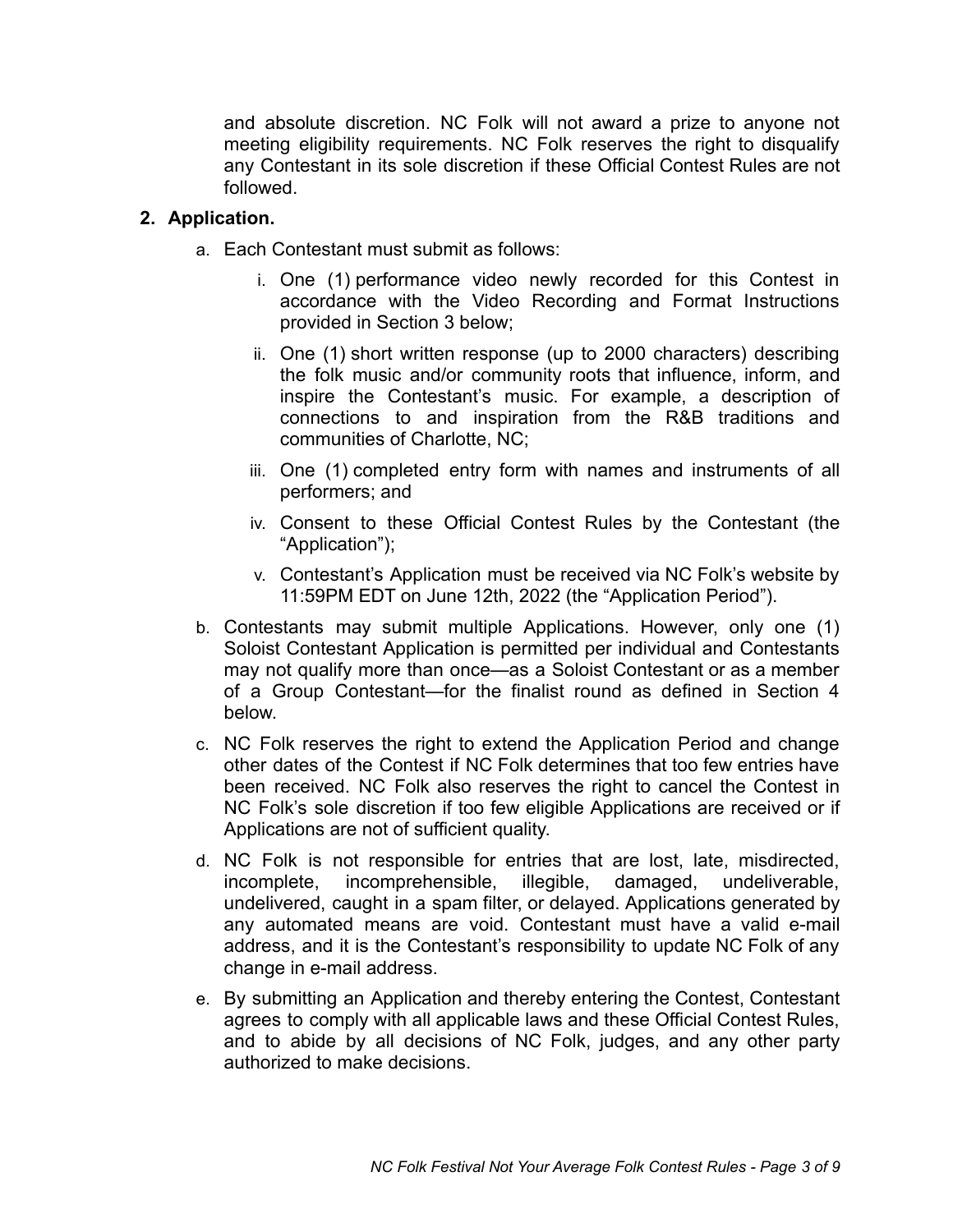f. Contestant further agrees, if selected as a finalist, to execute any and all documents and take any other actions NC Folk may require, including, but not limited to licenses, affidavits, consents, releases, and provision of proof, to NC Folk's satisfaction, that Contestant, including each member of a Group Contestant, is an eligible Contestant and have all necessary rights and approvals to license the Application to NC Folk as contemplated in these Official Contest Rules.

## **3. Video Recording and Format Instructions.**

- a. The video must capture a newly recorded live musical performance created by the Contestant for the purpose of applying to the Contest.
	- i. The work performed in the video must be an original work by Contestant or a cover of work in the public domain. If submitting a cover of work in the public domain, Contestant must submit proof that the work is available in the public domain. If a Contestant submits a video found to involve non-public work, the Contestant, including each member of a Group Contestant, will be disqualified and any prize awarded will be revoked.
	- ii. The performance does not have to be recorded in front of a live audience.
	- iii. Due to COVID precautions, Group Contestants may record performance segments separately and edit the segments together; provided, however, that each segment must be recorded live by Group Contestants.
	- iv. All Contestants, including each member of a Group Contestant, must be visible throughout the video performance.
	- v. The video must clearly show all audio equipment and instruments used in the performance.
	- **vi.** The video must provide in its title, description, or other similar field Contestant's name and the Contest's name: 2022 NC Folk Festival Not Your Average Folk Contest.
- b. The Application must include a link to the video available on YouTube or another video-hosting service. If YouTube, the video may be set as "unlisted" or "public," but not "private." If another internet platform, Contestant is solely responsible for ensuring that Contest judges are able to access the link with their video.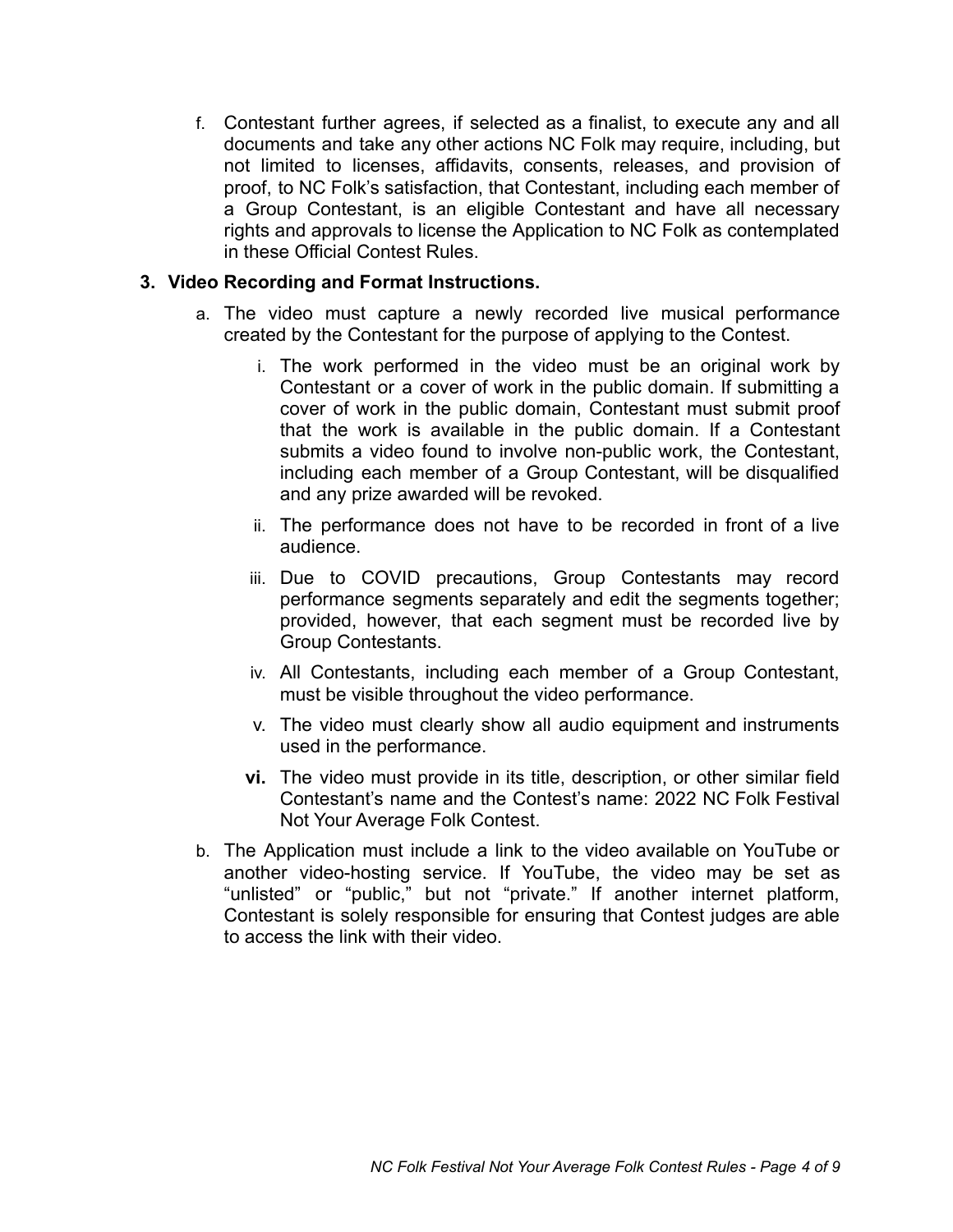**4. Review Process and Evaluation Criteria.** Applications will be reviewed by a panel of judges chosen by NC Folk. Judges will score entries based on the evaluation criteria provided below. The four (4) Applications with the highest scores that meet all eligibility requirements will be declared the four (4) finalists of the Contest and will advance to the public voting round. All decisions by the judges are final.

#### Appeal of Performance

Quality Applications will demonstrate a comfortable, authoritative stage presence and demonstrate experience performing for a large audience as well as suitability for performance in the 2022 Season. 25%

#### Incorporation of Folk/Traditional Elements

Quality Applications will demonstrate the use, interpretation, or fusion of folk/traditional practices, instruments, musical material (such as an established folk melody in the public domain), or other related elements. 25%

#### Musicianship

Quality Applications will demonstrate Contestant's skill in playing 25% a musical instrument or singing. Original works are encouraged, but compositional skill is not an evaluation criteria.

#### Uniqueness of Work Performed

Quality Applications will demonstrate overall uniqueness and 25% creativity in the submitted performance video.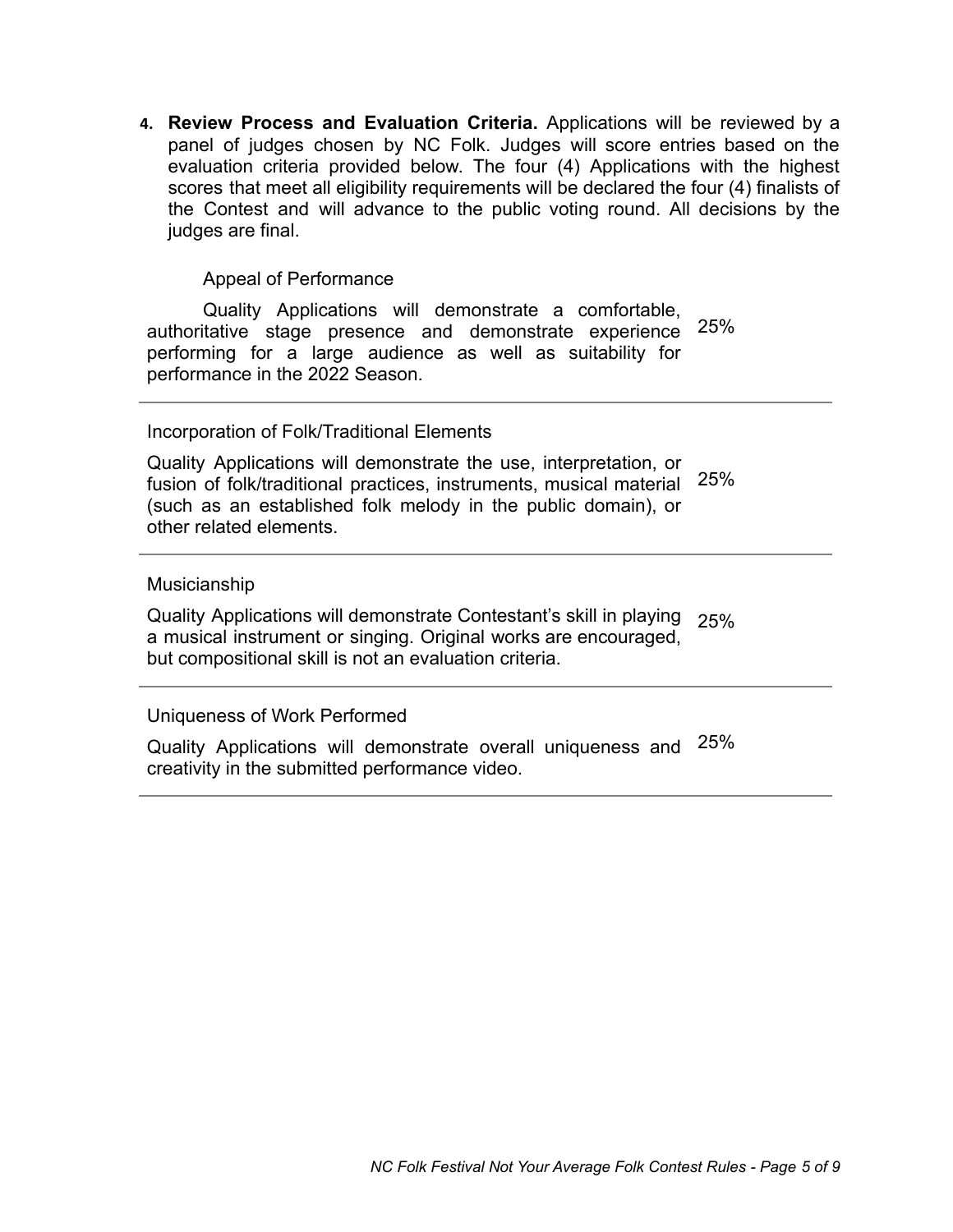- 5. **Public Voting.** In early July 2022, the four (4) finalists will be announced and public voting through a portal on NC Folk's website will commence.
	- a. Each finalist must provide their original video performance file to NC Folk.
	- b. NC Folk will interview each of the finalists virtually and post the interview video, with the finalist's Application, including its video performance, to NC Folk's YouTube Channel, website, and social media platforms to conduct public voting and encourage participation. NC Folk reserves the right to use any Application and to modify the video performance as needed.
	- c. NC Folk will provide each finalist a social media guide with relevant hashtags, account handles, and other details to promote public voting.
	- d. The public voting portal available on NC Folk's website will close at 11:59 PM EDT on July 22nd, 2022.
- **6. Winner Announcement and Prizes.** The finalist receiving the most votes during public voting will be announced as the winner on or about August 9th, 2022, and will be awarded First Prize. The remaining three finalists will be awarded Second, Third, and Honorable Mention prizes commensurate with their rankings from public voting.

| <b>First Prize</b>                 | • 1x performance at the 2022 Season on a main stage.<br>• 8 hours of recording time at @ Black Rabbit Audio.<br>1x Contest "Artist spotlight" newsletter.                         |
|------------------------------------|-----------------------------------------------------------------------------------------------------------------------------------------------------------------------------------|
| <b>Second Prize</b>                | • 1x performance at the 2022 Season in the "music spots"<br>program, the "VIP Lounge," or a comparable performance<br>opportunity.<br>• 1x Contest "Artist spotlight" newsletter. |
| <b>Third Prize</b>                 | • 1x performance at the 2022 Season in the "music spots"<br>program, the "VIP Lounge," or a comparable performance<br>opportunity.<br>• 1x Contest "Artist spotlight" newsletter. |
| <b>Honorable</b><br><b>Mention</b> | 1x Contest "Artist spotlight" newsletter.                                                                                                                                         |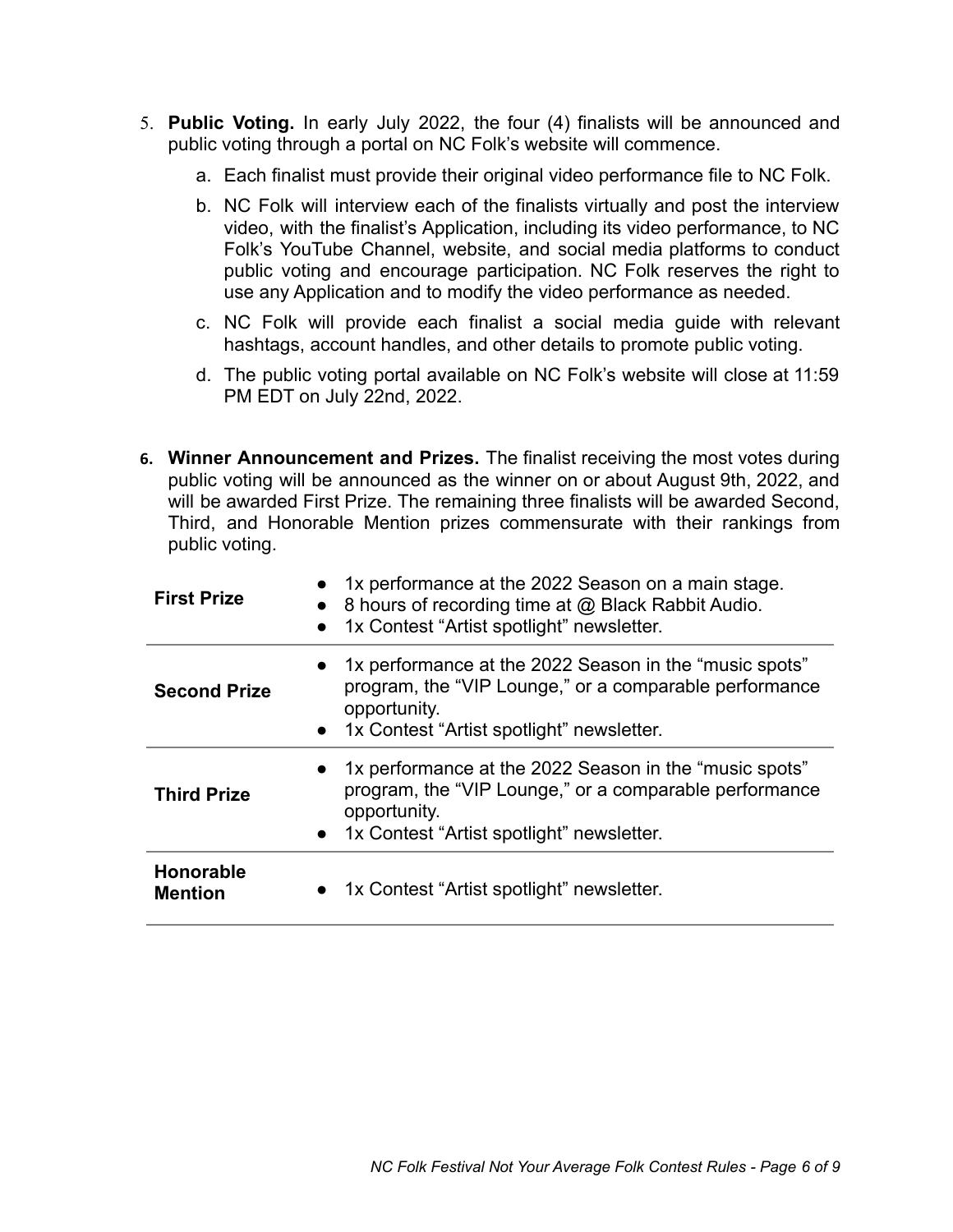# **7. License, Representations, and Warranties.**

- **a.** The term "Application" means all material submitted by Contestant for the Contest, including, but not limited to, entry form responses, the Contestant's video performance, the Contestant's written response, Contestant's interview with NC Folk if selected as a finalist, Contestant's song, musical composition, and sound recordings, photographs, logos, artwork, and other images, and biographical information, statements, and quotations. By submitting an Application, Contestant grants to NC Folk, and any parent, subsidiary, and affiliated companies, advertising and promotional agencies, prize suppliers, and each of their respective officers, directors, agents, representatives, and employees, and each of these entities' and individuals' respective successors, representatives, and assigns:
	- **i.** The worldwide, non-exclusive, irrevocable, and perpetual (for the duration of the applicable right) license to prepare, copy, record, reproduce, sublicense, distribute, transmit, perform, modify, adapt, publish, create derivative works from, and otherwise use and commercially exploit (in and on any medium such as over-the-air broadcast, cable television, CDs, computer audio files, Internet delivery, including streaming, satellite, or on any other form of reproduction and distribution now or hereafter known) all or any portion of the Application for any purpose, including, but not limited to, in connection with the Contest or NC Folk's creation, marketing, and distribution of the Contest, including any future contest or any compilation albums.
	- **ii.** The worldwide, non-exclusive, irrevocable, and perpetual (for the duration of the applicable right) right to use, publish, reproduce, and distribute, and to permit others to use, publish, reproduce, and distribute, Contestant's, including each member of a Group Contestant's, name, portrait, pictures, likeness, biographical materials, and similar information included in Contestant's Application for any purpose in any manner and in any medium, including, but not limited to, in connection with the Contest or NC Folk's creation, marketing, and distribution of the Contest, including any future contest or any compilation albums.
- b. NC Folk shall have no obligation to use, and NC Folk reserves the right in its sole discretion to use, not use, or refuse any Application. Without limitation, by submitting an Application, Contestant grants to NC Folk the right to edit and/or alter any Application in its sole discretion. No part of an Application shall be subject to any obligation of confidentiality on NC Folk's part, and NC Folk shall not be liable for any use or disclosure of any Application.
- c. By submitting an Application, Contestant, including each member of a Group Contestant, represents and warrants to NC Folk that: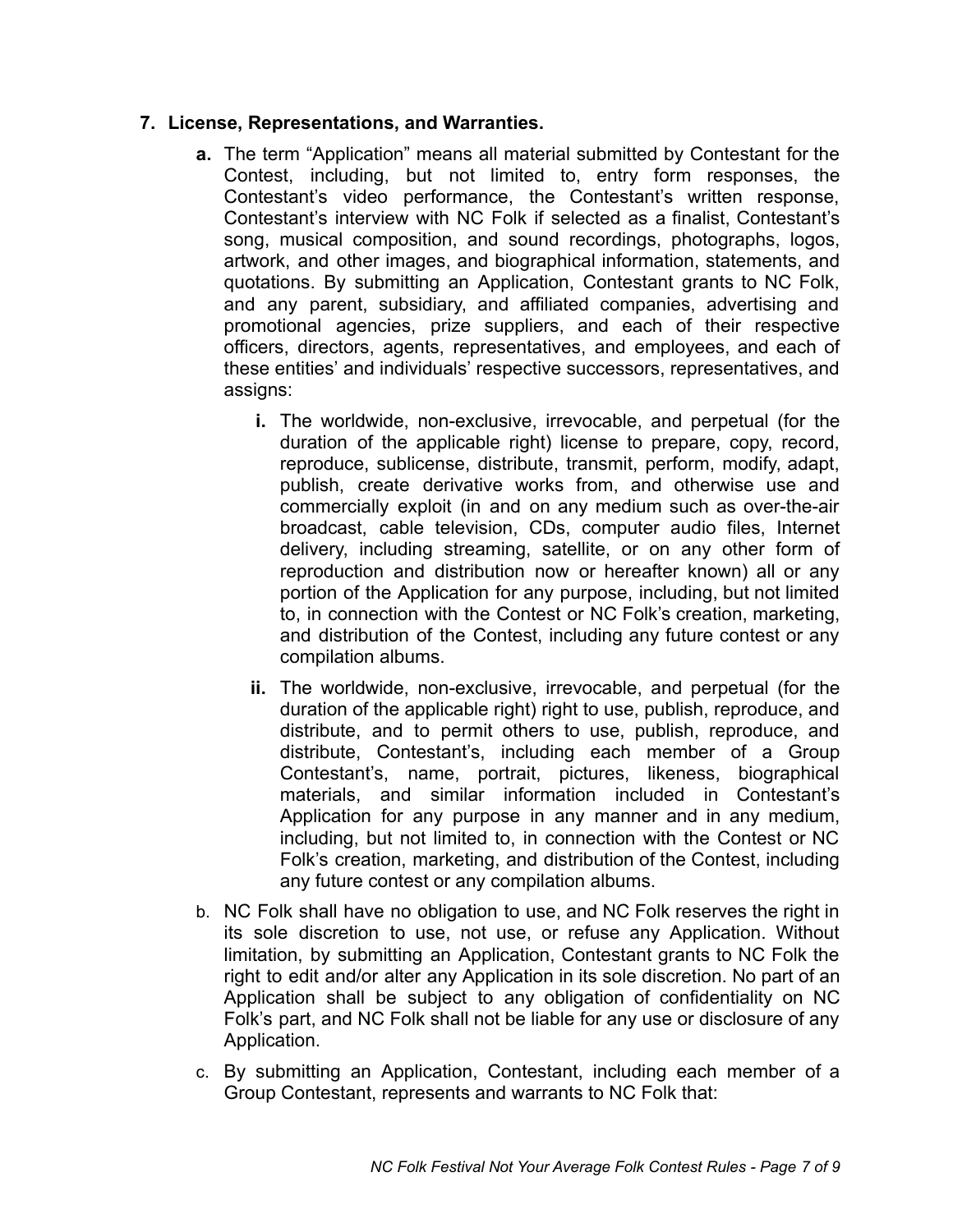- i. Contestant holds all of the full and necessary legal rights and authority, including, but not limited to, copyrights, rights of attribution, rights to credit, neighboring rights, moral rights, or any other intellectual property or proprietary rights, to grant NC Folk the licenses in and to the Application hereunder on behalf of the Contestant and any composers, publishers, authors, or other third parties;
- ii. NC Folk is free to use the Application in accordance with these Official Contest Rules and any such use of the Application will not violate any laws or the rights of any person;
- iii. NC Folk shall not be required to make any payments with respect to the rights and licenses granted to NC Folk in these Official Contest Rules; and
- iv. Contestant hereby irrevocably and unconditionally waives any and all moral and like rights that Contestant may have in the Application and hereby agrees not to make any claim based on such moral or like rights with respect to NC Folk's use of the Application in accordance with the Official Contest Rules.
- **8. Indemnification and Release.** By submitting an Application, Contestant agrees, including each member of a Group Contestant:
	- a. To fully protect, indemnify, and hold harmless NC Folk and any sponsors of the 2022 Season (the "Indemnified Parties"), and each of the Indemnified Parties' agents, officers, directors, employees, performers, volunteers, vendors, representatives, attendees, guests, and invitees against any Claims (defined herein), including, without limitation, attorneys' fees, expenses, and any and all other costs incurred in defending any such Claims with respect to, arising out of, or as a result of its participation in the Contest and the 2022 Season, including, without limitation, attendance or activities at the 2022 Season. For purposes of the Official Contest Rules, "Claim" shall mean any and all contingencies, causes of action, actions, affirmative defenses, judgments, liens, indebtedness, damages, losses, claims, regulatory enforcement actions or other regulatory fines or penalties, liabilities and demands of every kind and character, whether known or unknown, fixed or contingent, suspected or unsuspected, existing or prospective; and
	- b. To release and forever discharge each of the Indemnified Parties, and each of the Indemnified Parties' agents, officers, directors, employees, performers, volunteers, vendors, representatives, attendees, guests, and invitees from Claims arising from or related to its participation in the Contest and the 2022 Season.